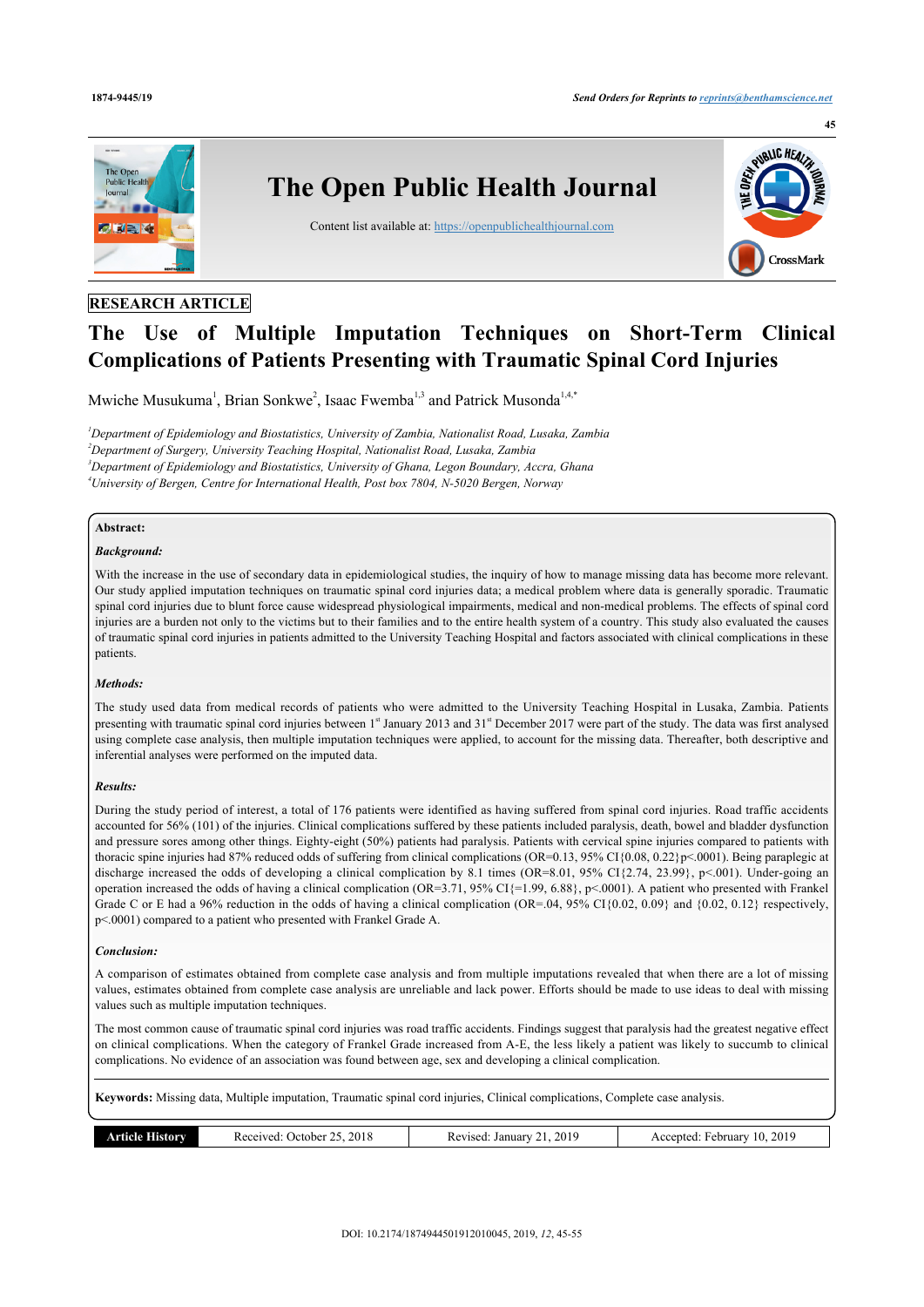## **1. INTRODUCTION**

Epidemiologic studies continue to be affected by missing data despite great efforts to mitigate this problem at both design and collection stages. Secondary sources of data tend to be more problematic than primary sources of data where missing data is concerned. Despite this shortfall of missing data, secondary data sources including clinical databases have long been recognized as rich data sources for either hypothesis generating or obtaining meaningful inferences. These databases offer many opportunities for research on populations that otherwise would be difficult to enrol in studies [\[1](#page-9-0) - [3\]](#page-9-1). However, these databases are characterised by the problem of missing data that leads to substantial bias and misleading inference when inadequately handled [\[4\]](#page-9-2). Missing data presents two kinds of problems and these are: reduced power and threats to the validity of statistical inference [\[5](#page-9-3)]. By potentially reducing the number of available observations for analysis, missing data can reduce the power of a study. To minimise the negative effects of missing data during data analysis, various methods have been formulated. These include list-wise deletion (complete case analysis), last observation carried forward, pairwise deletion, unconditional mean imputation, conditional mean imputation, mean substitution, maximum likelihood, expectation maximization and sensitivity analysis [\[6\]](#page-9-4) and others. Although such methods are simple and easy to implement, they often lead to biased estimates, overestimated precision, invalid inferences, loss of power, and underestimated uncertainty[[7](#page-9-5)]. To overcome these shortfalls, a Multiple Imputation (MI) procedure, originally proposed by author Little Rubin was designed.

Imputation is a procedure where missing data are generated (imputed) given the available information, replacing each missing value with a set of plausible values that represent the uncertainty about the right value to impute [[7](#page-9-5)]. The objective of MI is not to predict missing values as close as possible to the true ones but to handle missing data in a way resulting in valid statistical inference [\[8\]](#page-9-6). It is more flexible than fullyparametric methods, for example, maximum likelihood, purely Bayesian analysis. It accounts for missing-data uncertainty and thus, does not underestimate the variance of estimates like single imputation methods.

The aim of this investigation was to evaluate the performance of multiple imputation techniques when applied to short term clinical complications of patients presenting with spinal cord injuries at Zambia's largest hospital (University Teaching Hospital). Traumatic spinal cord injury patients are prone to clinical complications due to the nature of their injuries. Traumatic Spinal Cord Injury (TSCI) is often followed by complications, which add to the detrimental effect that loss of motor, sensory and autonomic function have on a person's health, social participation and quality of life[[9](#page-9-7)]. Clinical complications related to spinal cord injuries are said to be medical conditions that occur after a spinal cord injury and their occurrence is higher among patients with spinal cord injuries than in the general population [[10\]](#page-9-8). A patient can expe-

rience multiple complications during rehabilitation. Our study looked at some of the common clinical complications which included death, pressure sore, respiratory dysfunction, autonomic dysreflexia, urinary tract infection, paralysis, bowel dysfunction and bladder dysfunction. Autonomic Dysreflexia is a syndrome which occurs in patients with injuries at and above thoracic level six and results into hypertension, bradycardia, tachypnea, tachycardia and varied symptoms such as profuse sweating and headache [\[11\]](#page-9-9). Bowel and bladder dysfunction, describes a myriad of lower urinary symptoms, accompanied by bowel complaints, primarily constipation and/or encopresis [[12](#page-9-10), [13\]](#page-9-11). Pressure ulcers or pressure sores are localized areas of tissue damage or necrosis that develop because of pressure over a bony prominence [[14,](#page-9-12) [15\]](#page-9-13). A Urinary Tract Infection (UTI) is an infection in the urinary system. This system includes kidneys, ureters, bladder, and urethra [[16](#page-9-14)]. Learning of what factors increase a patient's risk of succumbing to clinical complications will positively contribute to the treatment of spinal cord injury patients.

#### **2. MATERIALS AND METHODS**

This was a retrospective study that included patients who presented to the University Teaching Hospital between 1<sup>st</sup> January 2013 and 31<sup>st</sup> December 2017. Already existing, routinely collected data was used in this study, hence, it was considered an exploratory study. The study only included data from 2013 as this was when the spinal unit at the University Teaching Hospital was established. The hospital receives referral cases from all parts of the country. Hospital death and discharge books were used to identify patients who had presented to the hospital with spinal cord injuries due to blunt force trauma. A total of 176 patients were identified as having suffered from spinal cord injuries due to blunt force trauma from 2013 to 2017. Out of the 176 cases, 106 of the cases were referral cases. However, only 58% (n=101) patient files were available at the hospital during the time of data collection. From the 101 files found, only 31 patients have information on all 28 variables collected.

#### **2.1. Study Variables**

Information on the patient's age, sex, date of injury, cause of injury, length of hospital stay and level of injury was collected. Other information collected included the type of paralysis at the time of presentation and discharge as well as Frankel Grade at presentation and discharge. The Frankel Grade is a 5-point severity scale ranging from A to E that is used to assess spinal cord injuries [[17](#page-9-15)]. Grade A is a complete neurological injury. In a complete injury, no motor or sensory function is detected below the level of lesion. Grade B corresponds to preserved sensation only. No motor function is detected below the level of lesion, however, some sensory function below the level of lesion is preserved. A patient with Grade C has preserved motor but non-functional. Some voluntary motor function is preserved below the level of lesion but too weak to serve any useful purpose, sensation may or may not be preserved. A Grade D classification entails functionally useful voluntary motor function below the level of injury. A patient with Grade E has normal motor function and sensory function below the level of lesion, abnormal reflexes

<span id="page-1-0"></span><sup>\*</sup> Address correspondence to this author at the University of Bergen, Centre for International Health, Post box 7804, N-5020 Bergen, Norway; E-mail: [pmuzho@hotmail.com](mailto:pmuzho@hotmail.com)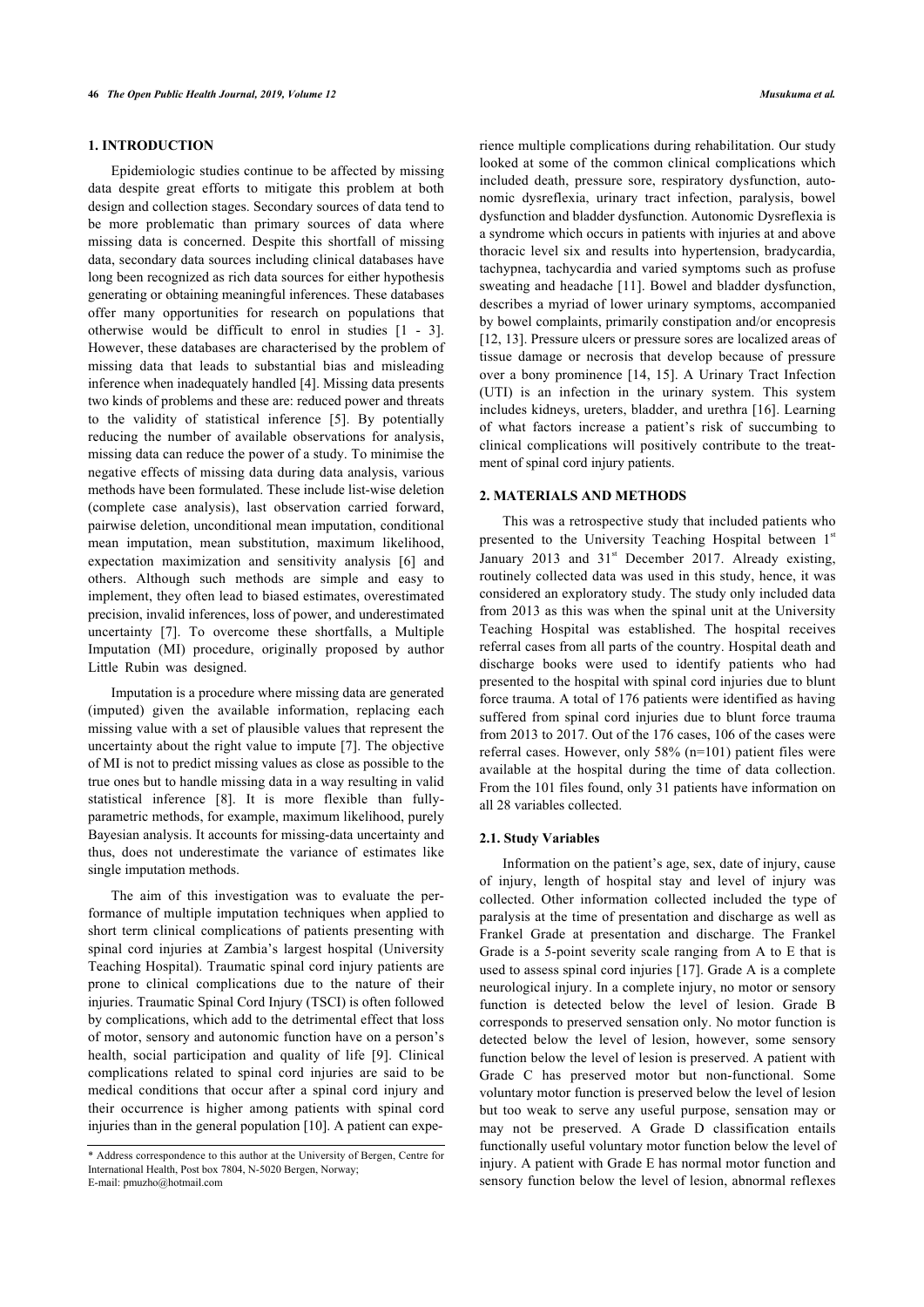may persist [\[17,](#page-9-15) [18](#page-9-16)]. However, the American Spinal Injury Association (ASIA) Impairment Scale which is a modification of the Frankel Grade scale has replaced the Frankel Grade as the gold standard. Despite this change, most patients were assessed using the Frankel grade system [\[18](#page-9-16)]. Patients who transferred to another hospital or left the hospital against the doctors advise were excluded from the study. Though only 101 patient files were found, death and discharge books were also used to gather some information about patients whose files were unavailable. Information collected from discharge books were sex, age, length of hospital stay, date of death, cause of injury and in some instances level of injury.

A composite dependent variable indicating whether or not a patient suffered from any clinical complication of interest was created by combining eight variables (Eight medical conditions) into one binary variable. Data from all 176 observations were utilised in the creation of this variable. Note that the composite variable (termed clinical complication) represented eight including; death, pressure sore, respiratory dysfunction, autonomic dysreflexia, urinary tract infection, paralysis, bowel dysfunction and bladder dysfunction. The composite variable had 176 observations and this allowed us to work with a sample size of 176. Out of the 176 patients, 93(52%) had no clinical complications while 85(48%) had developed clinical complications. Independent variables included sex, age of the patient at admission, length of hospital stay, cause of injury, level of injury, Frankel Grade at admission, Frankel Grade at discharge, paralysis at presentation, paralysis at discharge, type of treatment received and lastly whether or not a patient needed implants.

## **2.2. Statistical Methods**

The patients were divided into two groups; patients who suffered from any clinical complication and patients who did not suffer from any clinical complication. The number in these two groups were 80 and 96, respectively. The two groups were described using descriptive statistics such as mean and standard deviation, median and inter-quartile range, frequencies and percentages. Statistical difference between the two groups was also analysed. For categorical variables, the chi-squared test was used if the assumptions of chi-squared test were satisfied otherwise, the Fisher's exact was used. For continuous variables, to explore associations with the outcome, a Wilcoxon rank-sum test was used. Inferential statistics were obtained by first using logistic regression on the complete cases and secondly on the imputed data. Our dependent variable (clinical complication) was binary hence the decision to use logistic regression.

## **2.3. Imputation Method**

The data was non-monotone missing. To assess if the nature of missing was not at random, we inspected the hard copy records to see if there were any characteristics for those with missing values. Using this approach, we had no evidence to suggest that the missing data was Missing Not At Random (MNAR).

From the 176 patients identified, missing values were present in all the variables except sex. Missing values ranged from 1% to 32% with age having the least amount of missing values (one value). Frankel grade at discharge had the highest amount of missing data. Thirty-two percent (57 values) were missing. In general, variables that were collected at the point of discharge had a higher percentage of missing values. This might have been due to the 40 patients (22%) who died during admission. The data for these patients were subsequently classified as missing.

We had both categorical and continuous variables with missing values and the missing pattern was non-monotone. Hence, we decided to use Multivariate Imputation by Chained Equations (MICE). In the Multivariate Imputation by Chained Equations procedure, a series of regression models were performed and each variable with missing data was modelled conditional upon the other variables in the data. This also meant that each variable was modelled according to its distribution. For example, binary variables were modelled using logistic regression and continuous variables were modelled using linear regression [\[19](#page-9-17) - [21\]](#page-9-18). To ensure appropriate imputation, continuous variables (age and length of hospital stay) were checked for normality. Non-normally distributed variables that are imputed by assuming normality produce imputed values that do not resemble that of the observed values [[22,](#page-10-0) [23\]](#page-10-1). This is the reason why one of the continuous variables (length of hospital stay) which was not normally distributed was transformed using a square root transformation before imputation and was later transformed back to the original state before analysis. Twenty sets of imputations were created[[7](#page-9-5), [23](#page-10-1) - [25](#page-10-2)].

## **3. RESULTS**

The results of the descriptive and inferential statistics are presented below. Table **[1](#page-2-0)** below shows descriptive statistics of the two groups of the patients, that is, patients with clinical complications and patients with no clinical complications before imputation.

<span id="page-2-0"></span>**Table 1. Demographic and clinical characteristics at presentation and discharge.**

| Variable (% of Non-Missing Values)                          | <b>No Clinical Complications</b> | Clinical Complications   p-value |                       |
|-------------------------------------------------------------|----------------------------------|----------------------------------|-----------------------|
| Sex-complete cases: $176(100\%)$<br>Female<br>Male          | 12(14,8)<br>68(85.2)             | 19(19.6.0)<br>77(80.4)           | $0.403^{\circ}$       |
| Age (in years)-complete cases: $175(99\%)$                  | $36(13.6)^{\circ}$               | $34(14.4)^d$                     | $0.4393^{\circ}$      |
| [Length of hospital stay (in days)-complete cases:155(88%)] | $20(8.35)^e$                     | $47(12,79)^e$                    | $<$ 0.0001 $^{\circ}$ |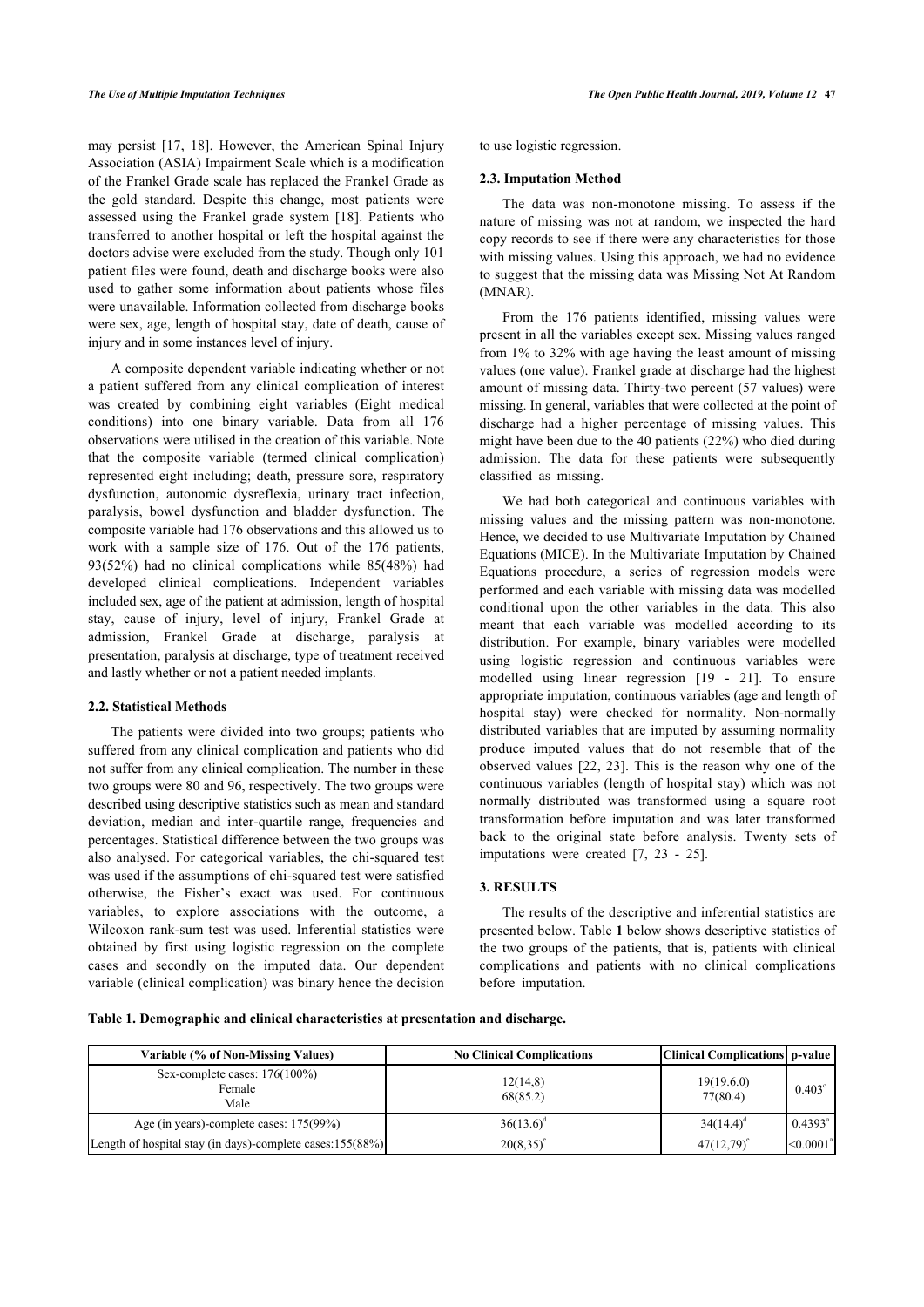#### **48** *The Open Public Health Journal, 2019, Volume 12 Musukuma et al.*

*(Table 1) contd.....*

| Variable (% of Non-Missing Values)                                                                                         | <b>No Clinical Complications</b>                  | <b>Clinical Complications</b> p-value                 |                    |
|----------------------------------------------------------------------------------------------------------------------------|---------------------------------------------------|-------------------------------------------------------|--------------------|
| Aetiology-complete cases: 151(86%)<br>Fall<br>Falling object<br>Road traffic accident<br>Other                             | 21(27.6)<br>1(1.3)<br>51(67.1)<br>3(4.0)          | 18(23.7)<br>9(11.8)<br>39(51.3)<br>10(13.2)           | 0.007 <sup>c</sup> |
| Level of injury-complete cases: 102(58%)<br>Thoracic<br>Cervical<br>Lumbar                                                 | 7(21.9)<br>15(46.9)<br>10(31.3)                   | 26(37.1)<br>39(55.7)<br>5(7.1)                        | $0.007^{\rm b}$    |
| Frankel grade at presentation-complete cases: 82(47%)<br>A<br>$\, {\bf B}$<br>$\overline{C}$<br>D<br>E                     | 0(0,0)<br>0(0.0)<br>0(0.0)<br>3(12.5)<br>21(87.5) | 36(62.1)<br>8(13.8)<br>5(8.6)<br>7(12.1)<br>2(3.5)    | $< 0.0001^b$       |
| Frankel grade at discharge-complete cases: 57(32%)<br>A<br>$\, {\bf B}$<br>$\overline{C}$<br>D<br>E                        | 0(0.0)<br>0(0.0)<br>0(0.0)<br>2(10.0)<br>18(90.0) | 14(37.8)<br>6(16.2)<br>5(13.5)<br>11(29.7)<br>1(2.7)  | $< 0.0001^b$       |
| Paralysis at presentation-complete cases: 93(53%)<br>Monoplegia<br>Hemiplegia<br>Paraplegia<br>Tetraplegia<br>No paralysis | 0(0.0)<br>0(0.0)<br>1(4.0)<br>0(0.0)<br>24(96.0)  | 3(4.4)<br>3(4.4)<br>29(42.7)<br>28(30.4)<br>5(7.4)    | $< 0.0001^b$       |
| Paralysis at discharge-complete cases: 74(42%)<br>Monoplegia<br>Hemiplegia<br>Paraplegia<br>Tetraplegia<br>No paralysis    | 0(0.0)<br>0(0.0)<br>1(4.0)<br>0(0.0)<br>24(96.0)  | 1(2.0)<br>2(4.1)<br>25(51.0.9)<br>15(30.6)<br>6(12.2) | $< 0.0001^b$       |
| Patient needed implants/screws-complete cases:87(49%)<br>No<br>Yes                                                         | 17(65.4)<br>9(34.6)                               | 23(37.7)<br>38(62.3)                                  | 0.018 <sup>c</sup> |
| Type of treatment received-complete cases:92(52%)<br>Non-operative<br>Operative                                            | 20(74.1)<br>7(25.9)                               | 40(61.5)<br>25(38.5)                                  | $0.250^{\circ}$    |

<sup>a</sup>Two-sample Wilcoxon rank-sum test, <sup>b</sup>Fisher's exact, 'chi-sqaure test, <sup>d</sup>Mean(SD), 'Median(IQR)

Frankel A: lesion was found to be complete, both motor and sensory, below the segmental level marked.

Frankel B: some sensation present below the level of lesion but the motor paralysis was complete below that level

Frankel C: motor power present below the lesion but it was of no practical use to the patient

Frankel D: useful motor power below the level of the lesion.

Frankel E: patient was free of neurological symptoms

## **3.1. Patient Characteristics**

From the 176 observations in our dataset, 83%(145) of these were males. The mean age for individuals who did not suffer from any clinical complications was 36 years (SD=13.6) while it was approximately 34 years (SD=14.4) for those who had suffered from clinical complications. Median length of hospital stay in days was longer for individuals who had suffered from clinical complications by 27 days in comparison to individuals who did not suffer from any clinical complications. This finding was statistically significant (p<.0001).

Causes of injury included, falling, falling object, sports, assault with a blunt object, road traffic accidents and being thrown from a moving ox-cart (a trailer pulled by a cow). Road traffic accidents were the most common cause of injuries in both groups, accounting for 67% (51) and 51% (39) of the injuries in the patients with no clinical complications and patients without clinical complication respectively. A chi

square test for association showed a statistically significant association between the cause of injury (aetiology) and a patient developing a clinical complication (p=.007).

Most spinal cord injuries occurred in the most mobile part of the spine, and as such 54 out of 102 patients (53%) presented with cervical injuries. Thirty-nine of these patients had clinical complications. Only 15 (15%) patients had injuries involving the lumbar nerves. The majority of the patients 36 (44%) patients presented with Frankel Grade A injuries and all of these patients had clinical complications as would be expected. Three of the patients who had Frankel Grade D injuries did not suffer from clinical complication while 21 (91%) out of 23 patients with Frankel Grade E injuries did not suffer from clinical complications.

## **3.2. Clinical Complications**

Injuries to the spine translate into impairment of bodily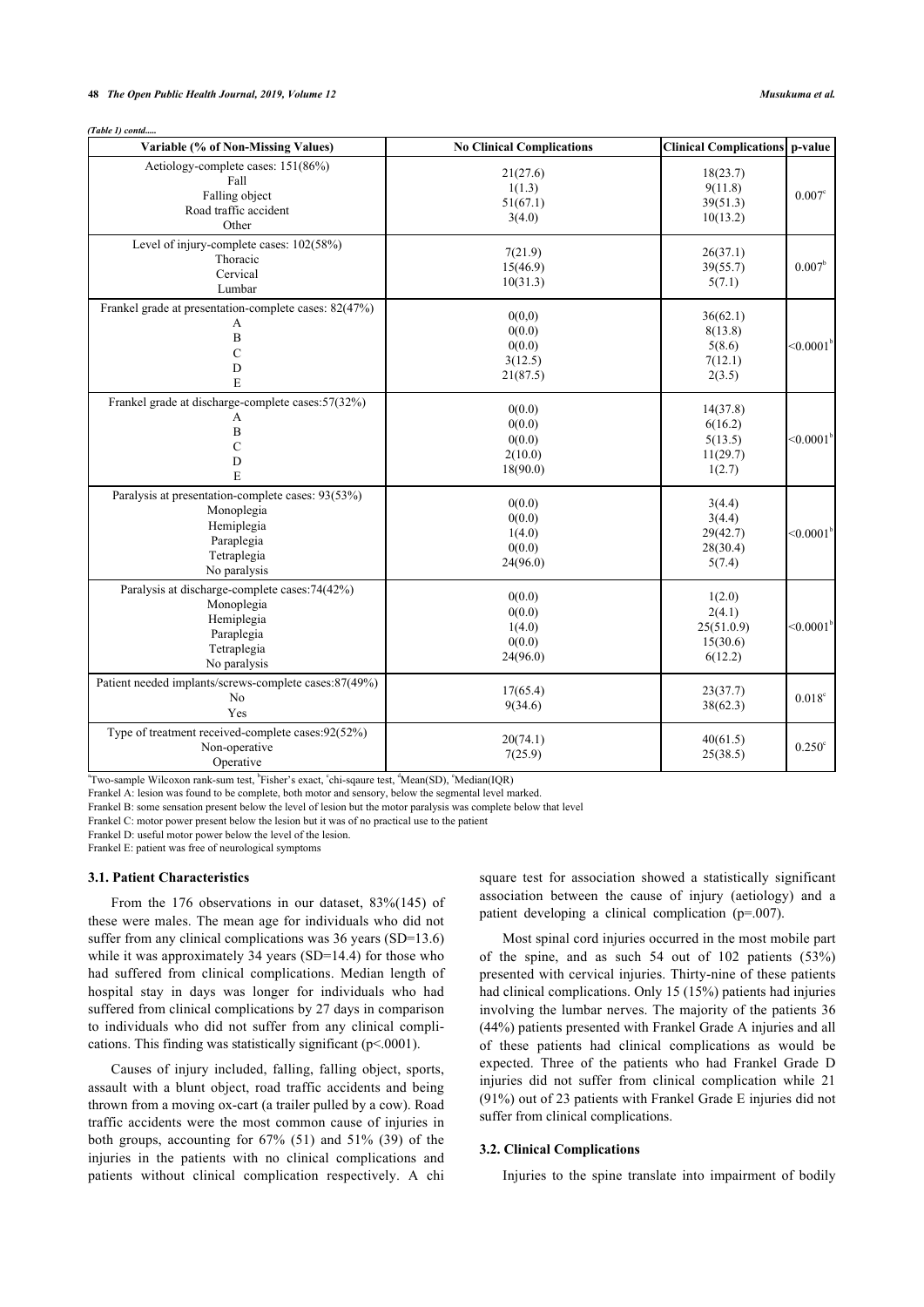functions and the extent of this impairment is greatly dependant on the level of the injury and degree on neurology dysfunction. This is the reason why clinical complications are common among patients of traumatic spinal cord injuries. It is also common for a patient to experience multiple clinical complications at the same time. Our study considered seven common complications suffered by these patients. One of the visible signs of traumatic spinal cord injury is paralysis which is cause by damage to the nervous system. Paralysis was the most common complication and was suffered by 68%(62) of the patients. 34 (44%) of the patients with paralysis were diagnosed with Frankel Grade A neurology at presentation (Results not shown). Bowel and bladder dysfunction was suffered by 54 (59%) and 47 (50%) patients respectively. Forty-six patients (49%) suffered from both bowel and bladder dysfunction. Out of the 176 patients, 40 (23%) died during admission. Respiratory complications and urinary tract infections were the least common and affected 6%(5) and 4%(4) of the patients respectively. Twenty-six (29%) of the patients

<span id="page-4-0"></span>**Table 2. Patients clinical complications.**

suffered from pressure sores during admission (Table **[2](#page-4-0)**).

## **3.3. Associated Factors of Clinical Complications in patients with Traumatic Spinal Cord Injuries (Using Complete Case Analysis)**

With reference to Table **[3](#page-4-1)**, using complete case analysis to conduct univariable analysis proved to be inefficient and results for most variables were not generated. No results were obtained for two variables, that is, paralysis at presentation and paralysis at discharge, while for other variables such as Frankel grade at presentation and Frankel grade at discharge, results were only generated for one category (level D). The inefficiency of the use of complete case analysis in this data is made evident by the wide confidence intervals as shown in Table **[3](#page-4-1)**. Extremely wide confidence intervals ranging from 8 to 1224 is observed for Frankel grade at discharge and a range of 3 to 178 with a corresponding odds ratio of 99 for Frankel grade at presentation. It is almost impossible to make meaningful presentation and interpretation of such results.

| <b>Clinical Complication</b> | Yes $n\frac{6}{6}$ | No $n\frac{6}{6}$ |
|------------------------------|--------------------|-------------------|
| Death                        | 40(23%)            | 136 (77%)         |
| Pressure sores               | 26(29%)            | 65 (71%)          |
| Autonomic Dysreflexia        | 11 (88)            | 80(12)            |
| Bowel dysfunction            | 54 (59%)           | 41(41%)           |
| <b>Bladder</b> dysfunction   | 47 (50%)           | 47 (50%)          |
| Respiratory dysfunction      | 5(6%)              | 84 (94%)          |
| Urinary tract infection      | 4(4%)              | 87 (96%)          |
| Paralysis=91                 | 62(68%)            | 29 (32%)          |

<span id="page-4-1"></span>**Table 3. Univariate analysis of factors affecting clinical complications in patients with traumatic spinal cord injuries using complete case analysis.**

| Factor (% of Non-Missing Values)                                                              | <b>Odds Ratio (CI)</b>                                           | <b>Standard Error</b>    | p-value                              |
|-----------------------------------------------------------------------------------------------|------------------------------------------------------------------|--------------------------|--------------------------------------|
| Age (In years)-complete case=175(99%)                                                         | 0.99(0.971, 1.014)                                               | 0.0109                   | 0.463                                |
| Sex-complete cases= $176(100\%)$<br>Female<br>Male                                            | 0.715(0.324, 1.581)                                              | 0.2893                   | 0.407                                |
| Length of hospital stay (in days)-complete cases= $155(88)$                                   | 1.027(1.014, 1.040)                                              | 0.0065                   | < 0.0001                             |
| Aetiology-complete cases=151(55%)<br>Fall<br>Falling object<br>Road traffic accident<br>Other | 10(1.151, 86.876)<br>0.850(0.397, 1.819)<br>3.70 (0.879, 15.613) | 11.030<br>0.330<br>2.719 | 0.037<br>0.675<br>0.074              |
| Level of injury-complete cases= $102(58%)$<br><i>Thoracic</i><br>Cervical<br>Lumbar           | 0.7(0.251, 1.951)<br>0.135(0.035, 0.524)                         | 0.3662<br>0.0933         | 0.495<br>0.004                       |
| Frankel grade at presentation-complete cases=33(18%)<br>A<br>B<br>D<br>E                      | 1(NA)<br>1(NA)<br>1(NA)<br>24.5 (3.372,178.009)<br>1(NA)         | 24.789                   | NA<br>NA<br>NA<br>0.002<br><b>NA</b> |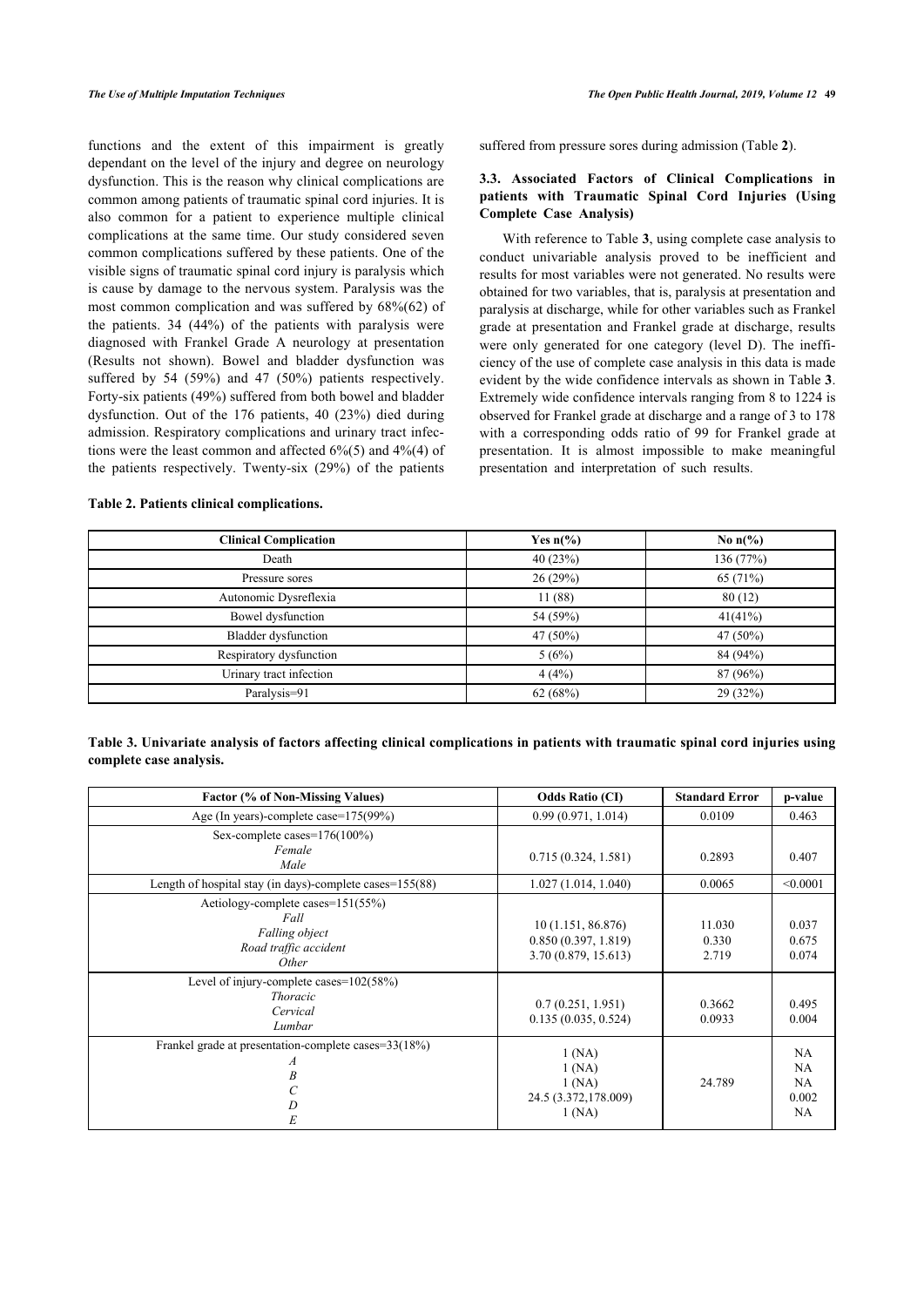#### **50** *The Open Public Health Journal, 2019, Volume 12 Musukuma et al.*

| (Table 3) contd |  |
|-----------------|--|
|-----------------|--|

| Factor (% of Non-Missing Values)                                                                          | <b>Odds Ratio (CI)</b>                            | <b>Standard Error</b> | p-value                                          |
|-----------------------------------------------------------------------------------------------------------|---------------------------------------------------|-----------------------|--------------------------------------------------|
| Paralysis at presentation-complete cases=59(34%)<br>Monoplegia<br>Hemiplegia<br>Paraplegia<br>Tetraplegia | 1(NA)<br>1(NA)<br>139.2 (15.21, 1274.13)<br>1(NA) | 157.25                | NA<br><b>NA</b><br>< 0.0001<br><b>NA</b>         |
| Paralysis at discharge-complete cases=45(26%)<br>Monoplegia<br>Hemiplegia<br>Paraplegia<br>Tetraplegia    | 1(NA)<br>1(NA)<br>1(NA)<br>1(NA)                  | Na<br>Na<br>Na<br>Na  | <b>NA</b><br><b>NA</b><br><b>NA</b><br><b>NA</b> |
| Patient needed implants/screws-complete cases=87(49%)<br>No<br>Yes                                        | 3.121 (1.195, 8.148)                              | Ref<br>1.5280         | 0.020                                            |
| Treatment received-complete cases=92(52%)<br>Non-operative<br>Operative                                   | 1.78(0.66, 4.831)                                 | Ref<br>0.9068         | 0.254                                            |

NA=No results obtained because the software did not converge due to missing values.

Frankel A: lesion was found to be complete, both motor and sensory, below the segmental level marked.

Frankel B: some sensation present below the level of lesion but the motor paralysis was complete below that level

Frankel C: motor power present below the lesion but it was of no practical use to the patient

Frankel D: useful motor power below the level of the lesion.

Frankel E: the patient was free of neurological symptoms

## <span id="page-5-0"></span>**Table 4. univariate logistic regression of factors affecting clinical complications in patients with traumatic spinal cord injuries using complete case analysis (Variables with more than 50 non missing values).**

| Factor (% of Non-Missing Values)                                                              | <b>Odds Ratio (CI)</b>                                            | <b>Standard Errors</b>   | p-value                 |
|-----------------------------------------------------------------------------------------------|-------------------------------------------------------------------|--------------------------|-------------------------|
| Age (in years)-complete case= $175(99\%)$                                                     | 0.99(0.971, 1.014)                                                | 0.0109                   | 0.463                   |
| Sex-complete cases= $176(100\%)$<br>Female<br>Male                                            | 0.715(0.324, 1.580)                                               | 0.2893                   | 0.407                   |
| Length of hospital stay (in days)-complete cases=155(88)                                      | 1.027(1.014, 1.040)                                               | 0.0065                   | < 0.0001                |
| Aetiology-complete cases=151(55%)<br>Fall<br>Falling object<br>Road traffic accident<br>Other | 10 (1.151, 86.876)<br>0.850(0.397, 1.819)<br>3.70 (0.879, 15.613) | 11.030<br>0.330<br>2.719 | 0.037<br>0.675<br>0.074 |
| Level of injury-complete cases= $102(58%)$<br><b>Thoracic</b><br>Cervical<br>Lumbar           | 0.7(0.251, 1.951)<br>0.135(0.035, 0.524)                          | Ref<br>0.3662<br>0.0933  | 0.495<br>0.004          |
| Patient needed implants/screws-complete cases=87(49%)<br>No<br>Yes                            | 3.121 (1.195, 8.148)                                              | Ref<br>1.5280            | 0.020                   |
| Treatment received-complete cases=92(52%)<br>non-operative<br>operative                       | 1.78(.66, 4.831)                                                  | Ref<br>0.9068            | 0.254                   |

Simple logistic regression revealed that the higher the percentage of missing data, the more inefficient our results were as demonstrated by the large confidence intervals obtained. Variables with less than 50 percent of the values missing performed better than variables with more than 50% values missing. Table**4** was obtained by only including variables with less than 50% of the observations missing at univariate analysis.

## **3.4. Multivariable Analysis**

<span id="page-5-1"></span>The combined effects of missing values in each variable was made more pronounced during multiple regression. This was made evident by the lack of meaningful output in STATA

when all variables were used. Including only variables with more than 50 non missing values undercuts the combined effect of missing values as demonstrated in Table**5** below. Though this approach produces relatively useful results, it renders other variables collected redundant. Therefore, information contained in these explanatory variables cannot be used to explain variations observed in the odds of experiencing a clinical complication. Table**5** shows the results obtained when variables with more than 50 non missing values are used in a multiple logistic model. With the use of this approach, only 72 observations are included in the analysis and the remaining 104 are dropped because the covariates contained missing data.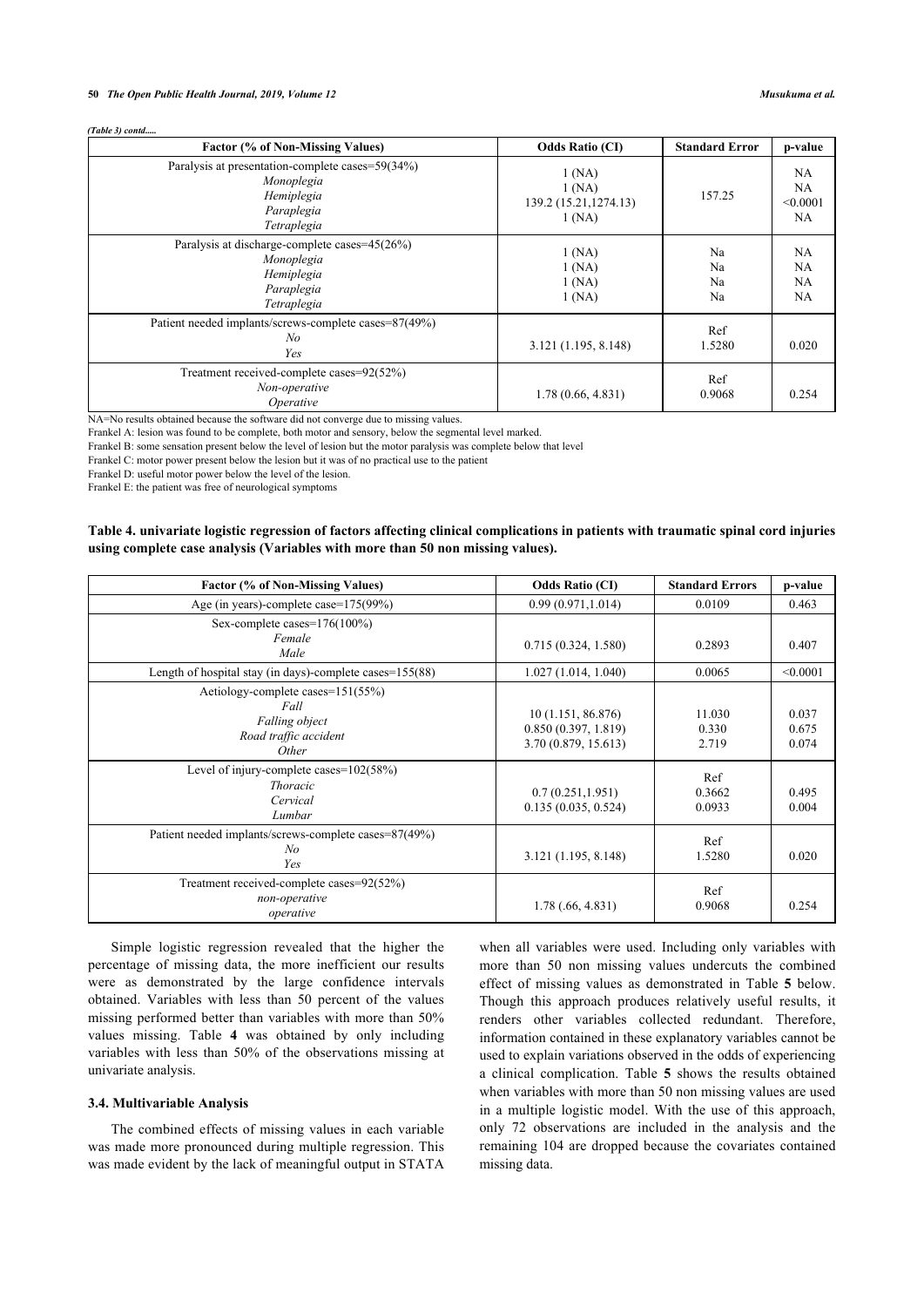## **Table 5. Multivariable analysis of factors affecting clinical complications in patients with traumatic spinal cord injuries using complete case analysis (Variables with more than 50 non missing values).**

| <b>Factor (% of Non-Missing Values)</b>                            | <b>Odds Ratio</b>                                                         | <b>Standard Errors</b>         | p-value                        |
|--------------------------------------------------------------------|---------------------------------------------------------------------------|--------------------------------|--------------------------------|
| Age (in years)                                                     | 0.991(0.940, 1.045)                                                       | 0.2670                         | 0.733                          |
| <b>Sex</b><br>Female<br>Male                                       | Ref<br>1.59(0.263, 9.723)                                                 | Ref<br>1.4723                  | Ref<br>0.611                   |
| Length of hospital stay (in days)                                  | 1.044(1.012, 1.076)                                                       | .0162                          | .006                           |
| Aetiology Fall<br>Falling object<br>Road traffic accident<br>Other | Ref<br>3.32 (.222, 49.70)<br>$1.14$ (.187, 6.918)<br>0.951(0.085, 10.602) | Ref<br>4.587<br>1.048<br>1.170 | Ref<br>0.384<br>0.888<br>0.967 |
| Level of injury<br><i>Thoracic</i><br>Cervical<br>Lumbar           | Ref<br>1.349 (0.243, 7.500)<br>.1770(.019, 1.612)                         | Ref<br>1.181<br>1.994          | Ref<br>0.723<br>0.124          |
| Patient needed implants/screws<br>N <sub>o</sub><br>Yes            | Ref<br>3.26 (0.358, 29.62)                                                | Ref<br>3.669                   | Ref<br>0.294                   |
| <b>Treatment</b> cases<br>Non-operative<br>Operative               | Ref<br>0.553(0.052, 5.89)                                                 | Ref<br>0.6681                  | Ref<br>0.634                   |

## <span id="page-6-0"></span>**Table 6. Factors affecting clinical complications of patients with traumatic spinal cord injuries after multiple imputations.**

| Factor                                                                                          | <b>Odds Ratio (CI)</b>                                                              | <b>Standard Error</b>                   | p-value                                          |
|-------------------------------------------------------------------------------------------------|-------------------------------------------------------------------------------------|-----------------------------------------|--------------------------------------------------|
| <b>Sex</b><br>Female<br>Male                                                                    | Ref<br>$1.46$ $(.76, 2.80)$                                                         | Ref<br>0.486                            | Ref<br>0.260                                     |
| Age                                                                                             | 1.03(1.01, 1.05)                                                                    | 0.009                                   | 0.003                                            |
| Length of hospital stay                                                                         | 1.03(1.02, 1.04)                                                                    | 0.004                                   | < 0.0001                                         |
| Cause of injury<br>Fall<br>Falling object<br>Road traffic accident<br>Other                     | Ref<br>216.14 (73.82, 632.88)<br>2.65(1.53, 4.57)<br>6.69(2.19, 20.39)              | Ref<br>118.477<br>0.737<br>3.804        | Ref<br>< 0.0001<br>< 0.0001<br>0.001             |
| Level of injury<br><b>Thoracic</b><br>Cervical<br>Lumbar                                        | Ref<br>0.33(0.18, 0.61)<br>0.31(0.16, 0.62)                                         | Ref<br>.103<br>.109                     | Ref<br>< 0.0001<br>0.001                         |
| Type of treatment<br>Non-operative<br>Operative                                                 | Ref<br>3.88 (1.96, 7.62)                                                            | Ref<br>1.338                            | Ref<br>< 0.0001                                  |
| Patient needed implants<br>N <sub>o</sub><br>Yes                                                | Ref<br>0.446(0.25, 0.79)                                                            | Ref<br>0.129                            | Ref<br>0.005                                     |
| Paralysis at presentation<br>No paralysis<br>Monoplegia/Hemiplegia<br>Paraplegia<br>Tetraplegia | Ref<br>2.92(1.46, 5.86)<br>5.66(1.70, 18.85)<br>1(NA)                               | Ref<br>1.037<br>3.474<br>NA             | Ref<br>0.003<br>0.005<br>NA                      |
| Paralysis at discharge<br>No paralysis<br>Monoplegia/Hemiplegia<br>Paraplegia<br>Tetraplegia    | Ref<br>4.86(2.33, 10.12)<br>22.69 (6.60, 78.00)<br>1(NA)                            | Ref<br>1.819<br>14.296                  | Ref<br>< 0.0001<br>< 0.0001                      |
| Frankel Grade at presentation<br>A<br>$\boldsymbol{B}$<br>$\cal C$<br>$\boldsymbol{D}$<br>E     | Ref<br>0.28(0.11, 0.72)<br>0.07(0.03, 0.19)<br>0.14(0.05, 0.39)<br>0.05(0.12, 0.16) | Ref<br>0.135<br>0.036<br>0.072<br>0.030 | Ref<br>0.008<br>< 0.0001<br>< 0.0001<br>< 0.0001 |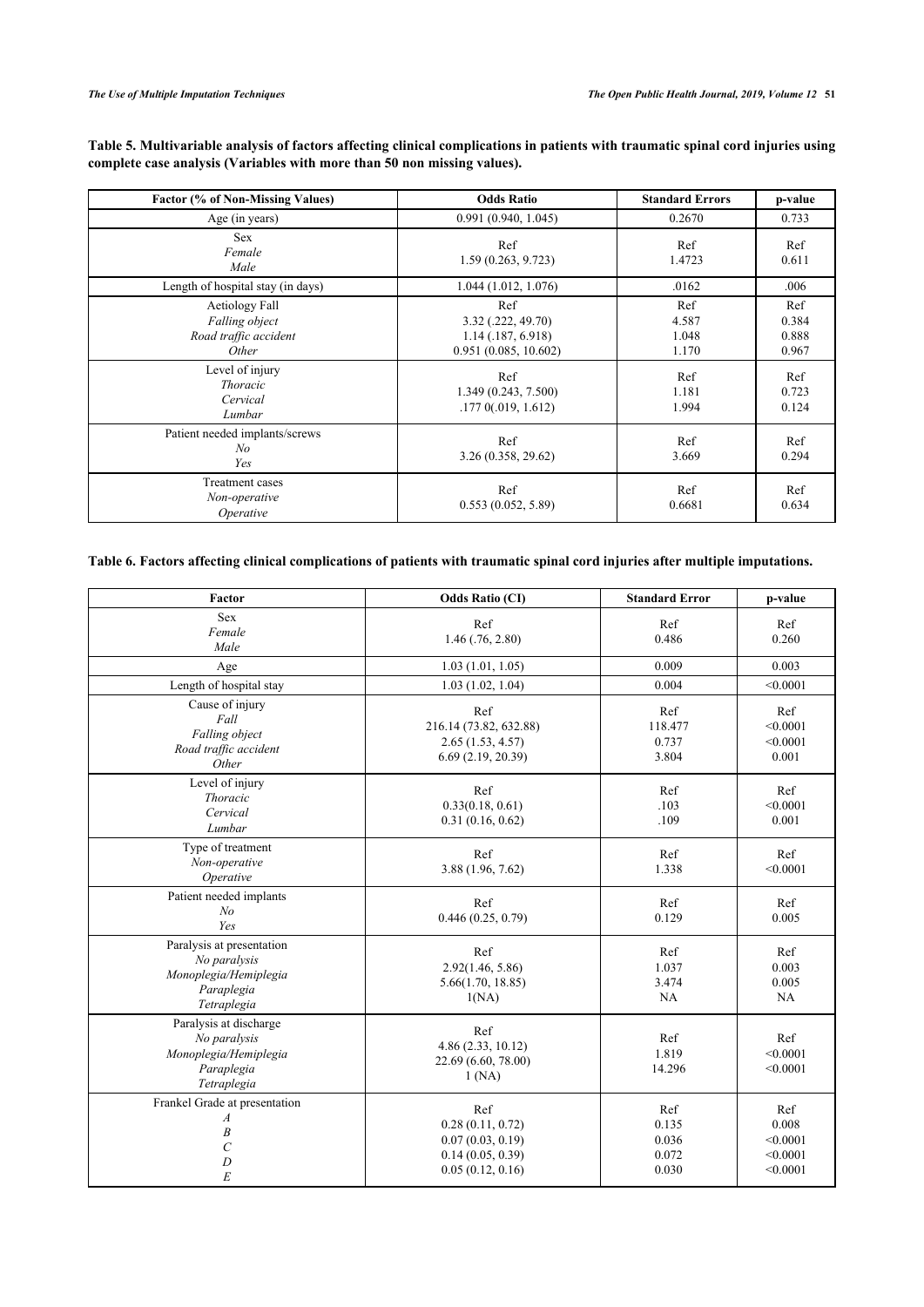#### **52** *The Open Public Health Journal, 2019, Volume 12 Musukuma et al.*

*(Table 6) contd.....*

| Factor                     | <b>Odds Ratio (CI)</b> | <b>Standard Error</b> | p-value  |
|----------------------------|------------------------|-----------------------|----------|
| Frankel Grade at discharge | Ref                    | Ref                   | Ref      |
|                            | $0.44$ (.16, 1.23)     | 0.232                 | 0.119    |
|                            | $0.31$ (.11, .84)      | 0.157                 | 0.021    |
|                            | $0.44$ (.16, 1.20)     | 0.225                 | 0.109    |
|                            | $0.04$ (.01, .11)      | 0.022                 | < 0.0001 |

## <span id="page-7-0"></span>**Table 7. Effect of explanatory variables on clinical complications after multiple imputations.**

| Factor                                                                                                       | <b>Odds Ratio (CI)</b>                                                              | <b>Standard Error</b>                   | p-value                                             |
|--------------------------------------------------------------------------------------------------------------|-------------------------------------------------------------------------------------|-----------------------------------------|-----------------------------------------------------|
| Sex<br>Female<br>Male                                                                                        | Ref<br>1.20(0.70, 2.08)                                                             | Ref<br>0.335                            | Ref<br>0.507                                        |
| Age                                                                                                          | 1.01(0.99, 1.03)                                                                    | 0.008                                   | 0.260                                               |
| Length of hospital stay                                                                                      | 1.03(1.02, 1.04)                                                                    | 0.004                                   | < 0.0001                                            |
| Level of injury<br><b>Thoracic</b><br>Cervical<br>Lumbar                                                     | Ref<br>0.13(0.08, .22)<br>0.09(0.05, .17)                                           | Ref<br>0.035<br>0.028                   | Ref<br>< 0.0001<br>< 0.0001                         |
| Type of treatment<br>Non-operative<br>Operative                                                              | Ref<br>3.71 (1.99, 6.88)                                                            | Ref<br>1.170                            | Ref<br>< 0.0001                                     |
| Patient needed implants<br>N <sub>o</sub><br>Yes                                                             | Ref<br>0.54(0.32, 0.93)                                                             | Ref<br>0.149                            | Red<br>0.026                                        |
| Paralysis at presentation<br>No paralysis<br>Monoplegia/Hemiplegia<br>Paraplegia<br>Tetraplegia              | Ref<br>2.28(1.23, 4.23)<br>6.71(2.19, 20.59)<br>1(NA)                               | Ref<br>0.718<br>3.839<br>NA             | Ref<br>0.009<br>0.001<br>NA                         |
| Paralysis at discharge<br>No paralysis<br>Monoplegia/Hemiplegia<br>Paraplegia<br>Tetraplegia                 | Ref<br>2.88 (1.52, 5.47)<br>8.10 (2.74, 23.99)<br>1(NA)                             | Ref<br>.943<br>4.488<br>NA              | Ref<br>0.001<br>< 0.0001<br><b>NA</b>               |
| Frankel Grade at presentation<br>$\boldsymbol{A}$<br>$\overline{B}$<br>$\overline{C}$<br>$\overline{D}$<br>E | Ref<br>0.20(0.08, 0.49)<br>0.04(0.02, 0.09)<br>0.07(0.03, 0.19)<br>0.04(0.02, 0.12) | Ref<br>0.090<br>0.016<br>0.035<br>0.022 | Ref<br>< 0.0001<br>< 0.0001<br>< 0.0001<br>< 0.0001 |
| Frankel Grade at discharge<br>$\boldsymbol{A}$<br>$\boldsymbol{B}$<br>$\mathcal{C}_{0}^{0}$<br>D<br>E        | Ref<br>0.83(0.33, 2.10)<br>0.56(0.22, 1.39)<br>1.18(0.48, 1.89)<br>0.17(0.07, 0.45) | Ref<br>0.394<br>0.260<br>0.539<br>0.084 | Ref<br>0.692<br>0.211<br>0.721<br>< 0.0001          |

## **3.5. Factors Affecting Clinical Complications in Patients with Traumatic Spinal Cord Injuries (After Imputation)**

In this section, we present results obtained from performing multiple regression on imputed data. The following are our findings (Table **[6](#page-6-0)**): a unit increase in age was associated with a  $3\%$  (OR=1.03, 95% CI {1.01, 1.05}, p-value = 0.009) increased odds in a patient succumbing to a clinical complication. Similarly, a unit increase in hospital stay measured in days' was associated with an increase in the odds of a patient suffering from a clinical complication by 3% (OR=1.03, 95% CI {1.02, 1.04}). Cause of injury (aetiology) estimates were questionable with large odds ratios and corresponding standard errors. This variable had 151 not missing values out of 176 observations. Twenty-seven observations were imputed using a multinomial model. However, the estimates obtained are indicative of problems in the convergence of this variable.

Table **[7](#page-7-0)** above shows the model obtained after dropping aetiology from the analysis due to the suspiciously high odds. We still draw similar conclusions about the effect of each factor on clinical complications. Patients with cervical spine injuries as compared to patients with thoracic spine injuries had 87% reduced odds to suffer from clinical complications as compared to patients with thoracic injuries (OR=0.13, 95%CI  ${0.08, 0.22}$ , p<.0001). Similarly, patients with lumbar spine injuries had 91% (OR=0.09, 95%CI {0.05, 0.17}, p<.0001)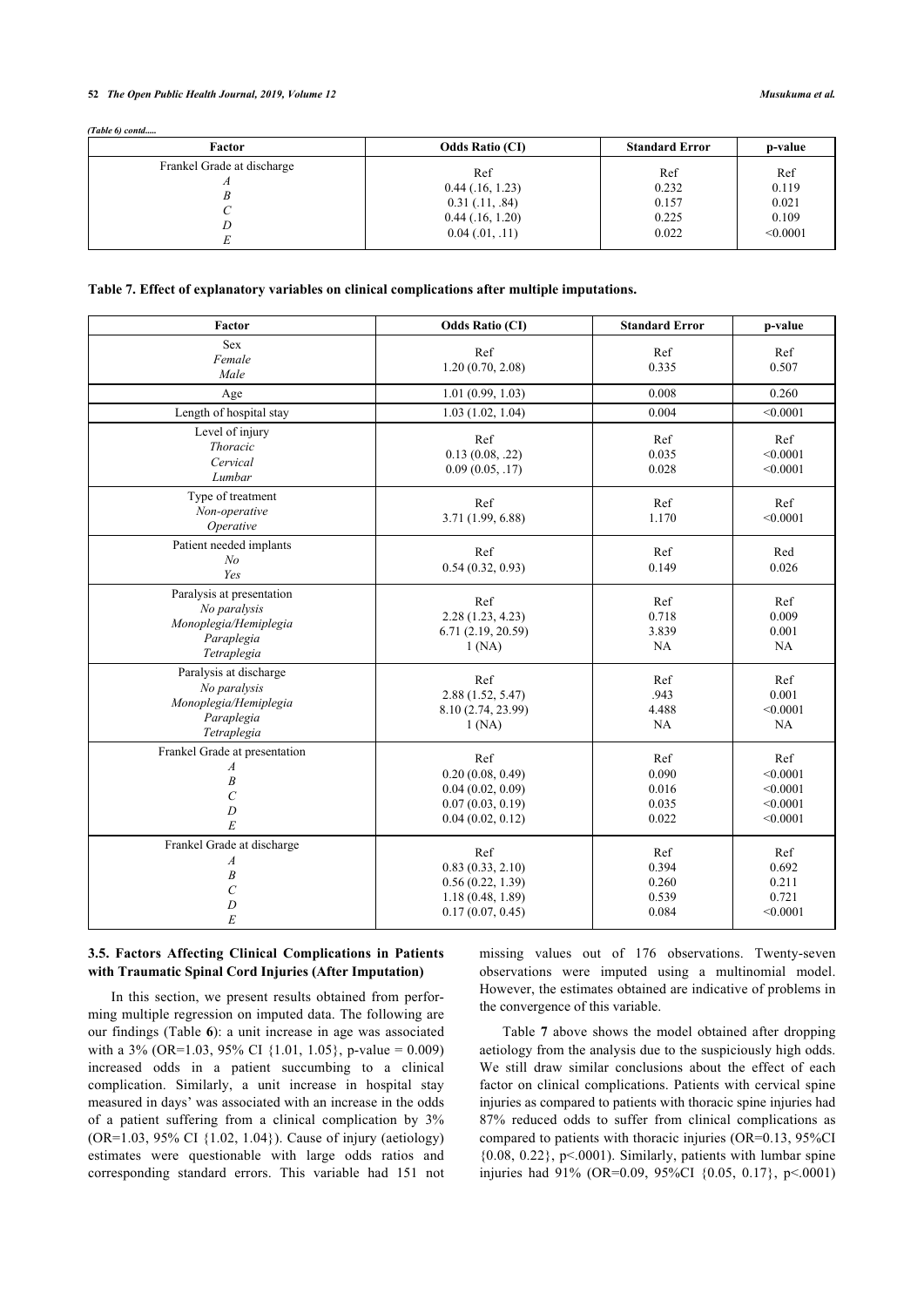reduced odds of having clinical complications when compared to patients with thoracic injuries. Being paraplegic at discharge had the highest negative effect on a clinical complication. This effect was to increase the odds of a patient developing a clinical complication by 8.1 times (OR=8.01, 95%CI {2.74, 23.99}, p<.001). Under-going an operation increased the odds of having a clinical complication (OR=3.71, 95%C I {1.99, 6.88}, p<.0001). Conservative treatment still showed reduced odds of having a clinical complication (OR=0.23, 95% CI  ${0.12, 0.45}$ , p-value<0.001). A patient who presented with Frankel Grade C or E had a 96% reduction in the odds of having a clinical complication (OR=0.04, 95%CI {0.02, 0.09) (OR= 0.04, 95%CI {0.03, 0.19}) respectively.

#### **3.6. Comparison of Standard Errors**

Table **[8](#page-8-0)** below shows a naïve comparison of standard errors from the complete case multivariable analysis of variables with more than 50 non missing values and from the multivariable analysis of the final model using imputed variables. Comparison of the two shows that as expected, standard errors of the analysis using imputed data were smaller. Reductions of up to 96% were observed for a nominal variable (Level of injury). The lowest improvement was observed for sex which only had 1 missing value.

<span id="page-8-0"></span>**Table 8. Naive comparison of standard errors and confidence intervals.**

| Variable (% Missing)                                              | <b>SE</b> (Complete<br>Case<br>Analysis) | <b>SE</b> (Multiple<br><b>Imputation</b> ) | $\frac{0}{0}$<br>Change |
|-------------------------------------------------------------------|------------------------------------------|--------------------------------------------|-------------------------|
| $Sex (0\%)$<br>Female<br>Male                                     | Ref<br>1.4723                            | Ref<br>0.3422                              | Ref<br>$-76%$           |
| Age $(1%)$                                                        | 0.0267                                   | 0.0090                                     | $-66%$                  |
| Length of hospital stay<br>(12%)                                  | 0.0162                                   | 0.0036                                     | $-78%$                  |
| Level of injury $(42\%)$<br><i>Thoracic</i><br>Cervical<br>Lumbar | Ref<br>1.181<br>0.1994                   | ref.<br>0.0446<br>0.0363                   | Ref<br>96%<br>82%       |
| Patient Need<br>implants/screws $(51\%)$<br>No<br>Yes             | Ref<br>3.669                             | Ref<br>0.1817                              | Ref<br>$-95%$           |
| Type of treatment (48%)<br>Operative<br>Non-operative             | Ref<br>0.6681                            | Ref<br>1.170                               | Ref<br>75%              |

## **4. DISCUSSION**

Multiple imputation was used to impute missing covariates for the factors of clinical complications in patients with traumatic spinal cord injuries. Results at both univariate and multivariable analysis using complete case analysis provided estimates that lacked precision as captured by the large standard errors and confidence intervals. In the presence of high missing data, statisticians have suggested increasing the number of imputations. According to Hippel, in order to achieve reliable estimates and standard errors, it is recommended that in the presence of a lot of missing data, the number of imputations should be increased [\[24](#page-10-3), [26\]](#page-10-4). In our

study, relatively smaller standard errors and stable estimates were obtained with 20 imputations.

With regards to gender, males are more prone to experiencing traumatic spinal cord injuries than females as reported in different studies [\[27](#page-10-5) - [29\]](#page-10-6). Approximately, 80% of our study participants were male with a mean age of 35 years. Violence and alcohol have been cited as potential reasons for the high traumatic spinal cord injury incidence in males than in females[[30\]](#page-10-7). Other studies have shown that men are more likely than women to be driving or walking on the road under the influence of alcohol and thereby increase their chances of being in a road traffic accident [\[31](#page-10-8)]. Road traffic accidents were a major cause of spinal cord injuries. According to a report by the National Spinal Cord Injury Statistical Center, motor vehicles are the leading cause of injury, and are becoming an increasingly common cause in developing nations [[19](#page-9-17)]. Road traffic accidents have been on the increase in resource strained countries in Africa were proper road infrastructure is lacking, motor vehicles which are not road worthy are used, less regulation and poor enforcement and poor safety culture exist [\[32](#page-10-9)].

Clinical complications were observed in 85(48%) of the patients. This high rate may be due to forces involved in trauma or due to the neurological status of the patients [\[33](#page-10-10)]. In our study, clinical complications included pressure sore, paralysis, urinary tract infection, bowel and bladder dysfunction, autonomic dysreflexia and respiratory complications. Other studies also found similar clinical complications [\[34](#page-10-11) - [37\]](#page-10-12). No evidence of an association was observed between age, sex and a patient developing a clinical complication. These findings are similar to findings in Brazil[[34](#page-10-11)]. However, a strong association was observed between clinical complications and ASIA Grade. Patients with ASIA A or B had a 2.3-fold greater relative risk of developing clinical complications [[34](#page-10-11)]. From the descriptive statistics we presented earlier, all patients who presented with Frankel Grade A, B, C succumbed to clinical complication during admission. Factors that were associated with increased odds of experiencing a clinical complication included age, increase in length of hospital stay, paralysis and operative treatment. Paraplegia and tetraplegia had the largest negative effect on clinical complication. Patients who underwent operative treatment had an increased chance of having clinical complication. McKinley *et al.,* attributed this to the inherent risk of surgical intervention and immediate postoperative immobility[[38\]](#page-10-13).

#### **CONCLUSION**

Different conclusions on factors that are associated with clinical complications were drawn from the two types of analyses (complete case analysis and multiple imputation). The large confidence intervals and larger standard errors obtained under complete case analysis were indicative of lack of power and possible biases in the inferences. Multiple imputation techniques provide a way to make health data more useful especially in low income countries like Zambia were data entry and data management systems are poor resulting in missing data. Findings from the imputed data suggest that there is no evidence of an association between age, sex and developing a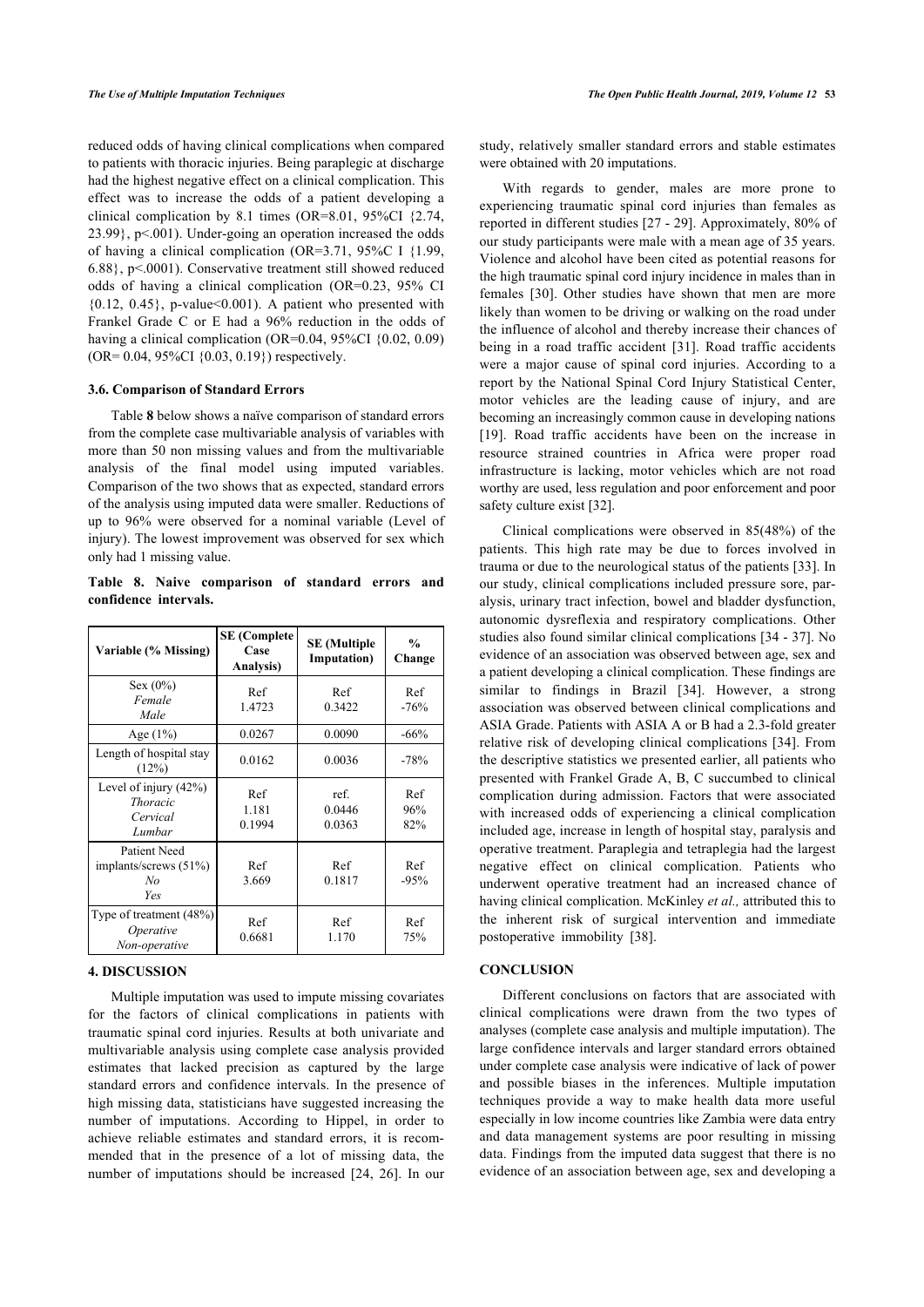clinical complication. However, more attention should be given to paraplegic and tetraplegic patients as they are the most at risk of suffering from complications. Similarly, patients who undergo operative treatment need better clinical management post-operation in order to reduce their odds of succumbing to clinical complications.

## <span id="page-9-1"></span>**ETHICS APPROVAL AND CONSENT TO PARTICIPATE**

<span id="page-9-2"></span>Approval to conduct the research was obtained from the University of Zambia Biomedical Research and Ethics committee (Reference number 027-06-17). Permission to use data from patient records was sought from the hospital administration (Hospital superintendent) and Head of Department of the surgery department.

## <span id="page-9-4"></span><span id="page-9-3"></span>**HUMAN AND ANIMAL RIGHTS**

<span id="page-9-5"></span>No animals/humans were used for studies that are the basis of this research.

## <span id="page-9-6"></span>**CONSENT FOR PUBLICATION**

Not applicable.

#### <span id="page-9-7"></span>**CONFLICT OF INTEREST**

<span id="page-9-8"></span>The authors declare that there is no conflict of interest, financial or otherwise.

## **FUNDING**

<span id="page-9-11"></span><span id="page-9-10"></span><span id="page-9-9"></span>This study was supported through the DELTAS Africa Initiative SSACAB (Grant No. 107754/Z/15/Z). The DELTAS Africa Initiative is an independent funding scheme of the African Academy of Sciences (AAS) Alliance for Accelerating Excellence in Science in Africa (AESA) and is supported by the New Partnership for Africa's Development Planning and Coordinating Agency (NEPAD Agency) with funding from the Wellcome Trust (Grant No. 107754/Z/15/Z) and the UK government. The views expressed in this publication are those of the authors and not necessarily those of the AAS, NEPAD Agency, Wellcome Trust or the UK government.

## <span id="page-9-13"></span><span id="page-9-12"></span>**ACKNOWLEDGEMENTS**

<span id="page-9-16"></span><span id="page-9-15"></span><span id="page-9-14"></span>PM would like to acknowledge that some of his time is supported by the Research Council of Norway through its Centres of Excellence Scheme to the Centre of Intervention Science in Maternal and Child Health (CISMAC; project number 223269) and through the Global Health and Vaccination Programme (GLOBVAC; project number 248121). In addition, some of his time is also supported by the welcome trust; the Department for International Development; the Alliance for Accelerating Excellence in Science in Africa (DELTAS). Grant Number: [107754/Z/15/Z]. None of these organisations has contributed in any way in writing of this manuscript; any error arising in this publication is thoroughly the author's problem.

## <span id="page-9-18"></span><span id="page-9-17"></span><span id="page-9-0"></span>**REFERENCES**

[1] Marston L, Carpenter JR, Walters KR, Morris RW, Nazareth I, Petersen I. Issues in multiple imputation of missing data for large general practice clinical databases. Pharmacoepidemiol Drug Saf 2010; 19(6): 618-26.

[\[http://dx.doi.org/10.1002/pds.1934\]](http://dx.doi.org/10.1002/pds.1934) [PMID: [20306452\]](http://www.ncbi.nlm.nih.gov/pubmed/20306452)

[2] Maguire A, Blak BT, Thompson M. The importance of defining periods of complete mortality reporting for research using automated data from primary care. Pharmacoepidemiol Drug Saf 2009; 18(1): 76-83.

[\[http://dx.doi.org/10.1002/pds.1688\]](http://dx.doi.org/10.1002/pds.1688) [PMID: [19065600\]](http://www.ncbi.nlm.nih.gov/pubmed/19065600)

- [3] Szatkowski L, Lewis S, McNeill A, Huang Y, Coleman T. Can data from primary care medical records be used to monitor national smoking prevalence? Journal of Epidemiology & Community Health 2011; 2011: 120154.
- [4] Leacy FP, Floyd S, Yates TA, White IR. Analyses of sensitivity to the missing-at-random assumption using multiple imputation with delta adjustment: Application to a tuberculosis/HIV prevalence survey with incomplete HIV-status data. Am J Epidemiol 2017; 185(4): 304-15. [PMID: [28073767\]](http://www.ncbi.nlm.nih.gov/pubmed/28073767)
- [5] Kang H. The prevention and handling of the missing data. Korean J Anesthesiol 2013; 64(5): 402-6.
- [\[http://dx.doi.org/10.4097/kjae.2013.64.5.402](http://dx.doi.org/10.4097/kjae.2013.64.5.402)] [PMID: [23741561\]](http://www.ncbi.nlm.nih.gov/pubmed/23741561)
- [6] Langkamp DL, Lehman A, Lemeshow S. Techniques for handling missing data in secondary analyses of large surveys. Acad Pediatr 2010; 10(3): 205-10.
	- [\[http://dx.doi.org/10.1016/j.acap.2010.01.005\]](http://dx.doi.org/10.1016/j.acap.2010.01.005) [PMID: [20338836](http://www.ncbi.nlm.nih.gov/pubmed/20338836)]
- [7] Little RJ, Rubin DB. Statistical analysis with missing data. John Wiley & Sons 2014.
- [8] Schafer J, Ezzati-Rice T, Johnson W, Khare M, Little R, Rubin D. The NHANES III multiple imputation project. Race/ethnicity 1996; 60(21.2): 15.5.
- [9] Haisma JA, van der Woude LH, Stam HJ, *et al.* Complications following spinal cord injury: Occurrence and risk factors in a longitudinal study during and after inpatient rehabilitation. J Rehabil Med 2007; 39(5): 393-8.

[\[http://dx.doi.org/10.2340/16501977-0067\]](http://dx.doi.org/10.2340/16501977-0067) [PMID: [17549331](http://www.ncbi.nlm.nih.gov/pubmed/17549331)]

- [10] Meyers AR, Andresen EM, Hagglund KJ. A model of outcomes research: Spinal cord injury. Arch Phys Med Rehabil 2000; 81(12)(Suppl. 2): S81-90. [\[http://dx.doi.org/10.1053/apmr.2000.20629\]](http://dx.doi.org/10.1053/apmr.2000.20629) [PMID: [11128907](http://www.ncbi.nlm.nih.gov/pubmed/11128907)]
- [11] Murthy T. Management of spinal cord injury: Issues of debate. Indian Journal of Neurotrauma 2007; 4(01): 15-9.
- [\[http://dx.doi.org/10.1016/S0973-0508\(07\)80005-0\]](http://dx.doi.org/10.1016/S0973-0508(07)80005-0) [12] Dos Santos J, Lopes RI, Koyle MA. Bladder and bowel dysfunction in
- children: An update on the diagnosis and treatment of a common, but underdiagnosed pediatric problem. Canadian Urological Association Journal 2017; 11(1-2Suppl1): S64.
- [13] Halachmi S, Farhat WA. Interactions of constipation, dysfunctional elimination syndrome, and vesicoureteral reflux. Advances in Urology 2008; 2008 [\[http://dx.doi.org/10.1155/2008/828275](http://dx.doi.org/10.1155/2008/828275)]
- [14] Wake WT. Pressure ulcers: What clinicians need to know. Perm J 2010; 14(2): 56-60.

[\[http://dx.doi.org/10.7812/TPP/09-117](http://dx.doi.org/10.7812/TPP/09-117)] [PMID: [20740121\]](http://www.ncbi.nlm.nih.gov/pubmed/20740121)

- [15] Keast DH, Parslow N, Houghton PE, Norton L, Fraser C. Best practice recommendations for the prevention and treatment of pressure ulcers: Update 2006. Adv Skin Wound Care 2007; 20(8): 447-60. [\[http://dx.doi.org/10.1097/01.ASW.0000284922.69932.c5](http://dx.doi.org/10.1097/01.ASW.0000284922.69932.c5)] [PMID: [17762312\]](http://www.ncbi.nlm.nih.gov/pubmed/17762312)
- [16] Stover SL, Lloyd LK, Waites KB, Jackson AB. Urinary tract infection in spinal cord injury. Arch Phys Med Rehabil 1989; 70(1): 47-54. [PMID: [2644914](http://www.ncbi.nlm.nih.gov/pubmed/2644914)]
- [17] Kennedy P, Rogers BA. Anxiety and depression after spinal cord injury: A longitudinal analysis. Arch Phys Med Rehabil 2000; 81(7): 932-7.
- [\[http://dx.doi.org/10.1053/apmr.2000.5580](http://dx.doi.org/10.1053/apmr.2000.5580)] [PMID: [10896007\]](http://www.ncbi.nlm.nih.gov/pubmed/10896007)
- [18] van Middendorp JJ, Goss B, Urquhart S, Atresh S, Williams RP, Schuetz M. Diagnosis and prognosis of traumatic spinal cord injury. Global spine journal 2011; 1(1): 1-7. [\[http://dx.doi.org/10.1055/s-0031-1296049](http://dx.doi.org/10.1055/s-0031-1296049)]

[19] Buuren Sv, Groothuis-Oudshoorn K. mice: Multivariate imputation by chained equations in R. J Stat Softw 2010; 1-68.

[20] Johnson DR, Young R. Toward best practices in analyzing datasets with missing data: Comparisons and recommendations. J Marriage Fam 2011; 73(5): 926-45.

[\[http://dx.doi.org/10.1111/j.1741-3737.2011.00861.x\]](http://dx.doi.org/10.1111/j.1741-3737.2011.00861.x)

[21] Royston P. Multiple imputation of missing values: Further update of ice, with an emphasis on categorical variables. Stata J 2009; 9(3): 466. [\[http://dx.doi.org/10.1177/1536867X0900900308](http://dx.doi.org/10.1177/1536867X0900900308)]